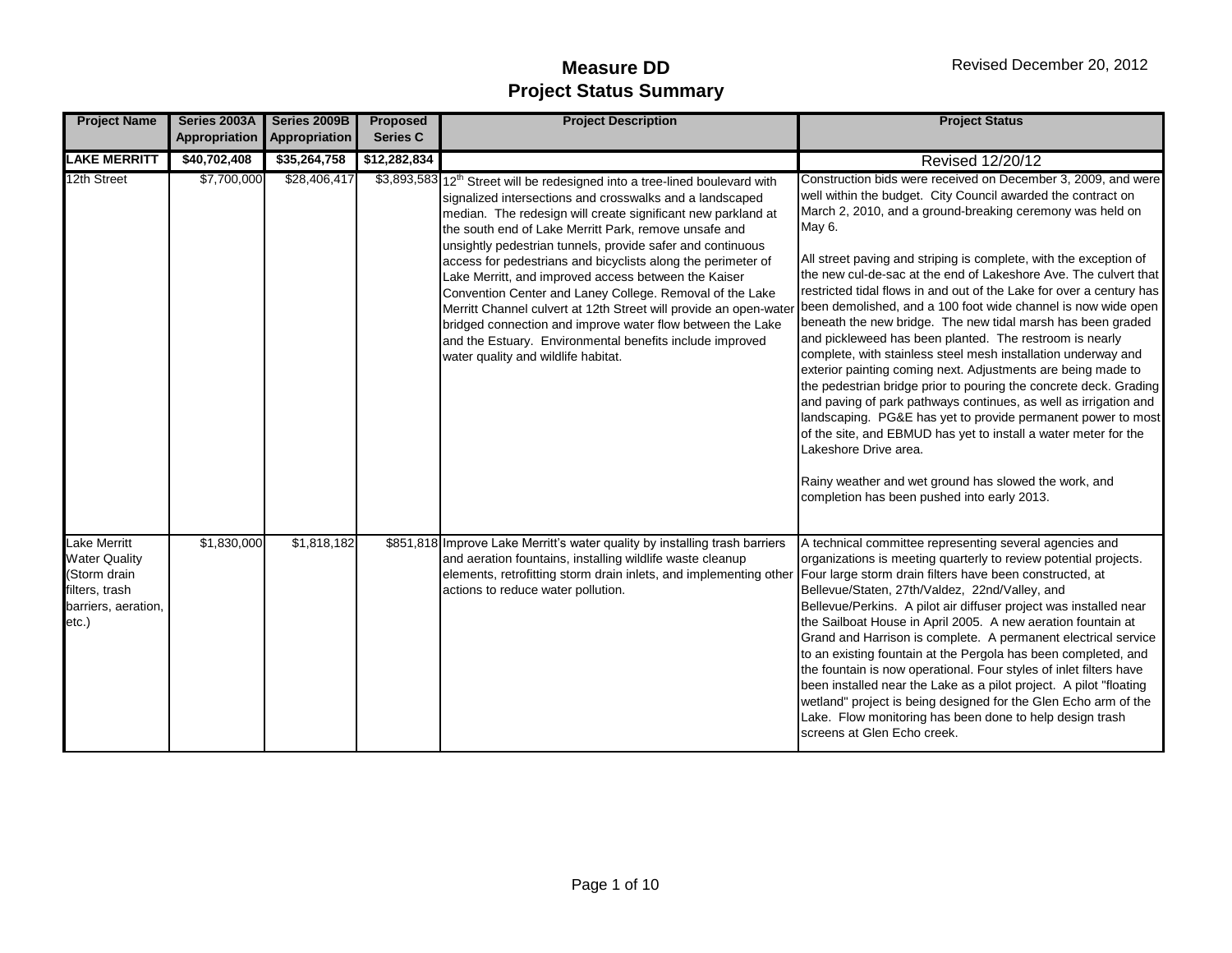| <b>Project Name</b>                                                        | Series 2003A<br>Appropriation | Series 2009B<br>Appropriation | <b>Proposed</b><br><b>Series C</b> | <b>Project Description</b>                                                                                                                                                                                                                                                                                                                                                                                                                                                                               | <b>Project Status</b>                                                                                                                                                                                                                                                                                                                                                                                                                                                                                                                                                                                                                                                  |
|----------------------------------------------------------------------------|-------------------------------|-------------------------------|------------------------------------|----------------------------------------------------------------------------------------------------------------------------------------------------------------------------------------------------------------------------------------------------------------------------------------------------------------------------------------------------------------------------------------------------------------------------------------------------------------------------------------------------------|------------------------------------------------------------------------------------------------------------------------------------------------------------------------------------------------------------------------------------------------------------------------------------------------------------------------------------------------------------------------------------------------------------------------------------------------------------------------------------------------------------------------------------------------------------------------------------------------------------------------------------------------------------------------|
| Children's<br>Fairyland                                                    | \$3,181,000                   | \$0                           |                                    | \$0 Implementation of facility master plan components including<br>construction of a new children's community theater; renovation<br>of the puppet theater; refurbishment of sets, and upgrade of<br>site drainage system.                                                                                                                                                                                                                                                                               | City has an agreement with Oakland Children's Fairyland, Inc. to<br>manage facility design and construction. Set renovation work<br>began in April 2005, and many sets are complete. Puppet<br>theater addition construction is complete and grand opening was<br>August 26, 2006. Children's community theater and utility<br>infrastructure project was bid out, but bids came in higher than<br>expected. City Council reallocated \$181,000 of Sailboat House<br>project money to Fairyland in November 2006. Children's<br>theater construction is complete. Grand opening was held June<br>26, 2008. Fairy Music Farm grand opening was held August 21,<br>2008. |
| <b>Restore Municipal</b><br>Boathouse (1520<br>Lakeside Drive)             | \$10,900,000                  | $\sqrt{6}$                    |                                    | \$0 Restore the Municipal Boathouse (1520 Lakeside Drive) to its<br>original condition, with a new program to accommodate public<br>uses (such as boating, a restaurant and a meeting hall) rather<br>the arches would be reopened to allow for boat storage,<br>landscape and irrigation would be improved, and the parking lot and the restaurant opened August 17.<br>would be redesigned to improve shoreline circulation. The<br>building design will be environmentally-friendly "LEED" certified. | Renovation of the building is complete. The restaurant tenant<br>has installed tenant improvements including kitchens, lighting,<br>finishes, and furnishings. The City constructed the adjacent park<br>than City offices. Public access to the dock would be improved, and street improvements concurrently, and only a few work items<br>remain. A ribbon-cutting ceremonly was held August 6, 2009,                                                                                                                                                                                                                                                                |
| Renovate and<br>restore Lakeside<br><b>Park Sailboat</b><br>House          | \$80,000                      | \$339,000                     |                                    | The Lake Merritt Sailboat House will receive necessary<br>renovations such as replacement of the rotted balcony,<br>restroom renovation, and shoreline improvements (reduce<br>parking lot size and add pathway, plaza, and natural shoreline)                                                                                                                                                                                                                                                           | Nearly all Series A funds and most Series B funds were<br>reallocated to the Municipal Boathouse project and Fairyland<br>project. \$181,000 of bond interest money was allocated to<br>Sailboat House to backfill Fairyland money. The work to replace<br>the balcony, improve the interior restrooms, replace the western<br>deck membrane and make ADA improvements is complete.<br>Shoreline design work is at 90% stage.                                                                                                                                                                                                                                          |
| Lake Merritt<br>Systemwide<br>Projects (see<br>detailed projects<br>below) | \$4,611,408                   | \$1,638,592                   |                                    | The "system-wide" category includes improvement and<br>renovation of maintenance facilities, landscaping, docks,<br>furnishings, signage, etc.                                                                                                                                                                                                                                                                                                                                                           |                                                                                                                                                                                                                                                                                                                                                                                                                                                                                                                                                                                                                                                                        |
| Landscaping,<br>street<br>furnishings,<br>signage, and<br>kiosks.          |                               |                               |                                    | Landscaping, signage, kiosks, amenities and furnishings will be See the comments for the 12th St project, the Lake Merritt<br>incorporated into the 12th Street, Lakeshore, and Lakeside<br>Drive park border expansion projects. \$1,880,000 funding in<br>Series A. \$720,000 funding in Series B.                                                                                                                                                                                                     | Ped/Bike path project, and El Embarcadero project.                                                                                                                                                                                                                                                                                                                                                                                                                                                                                                                                                                                                                     |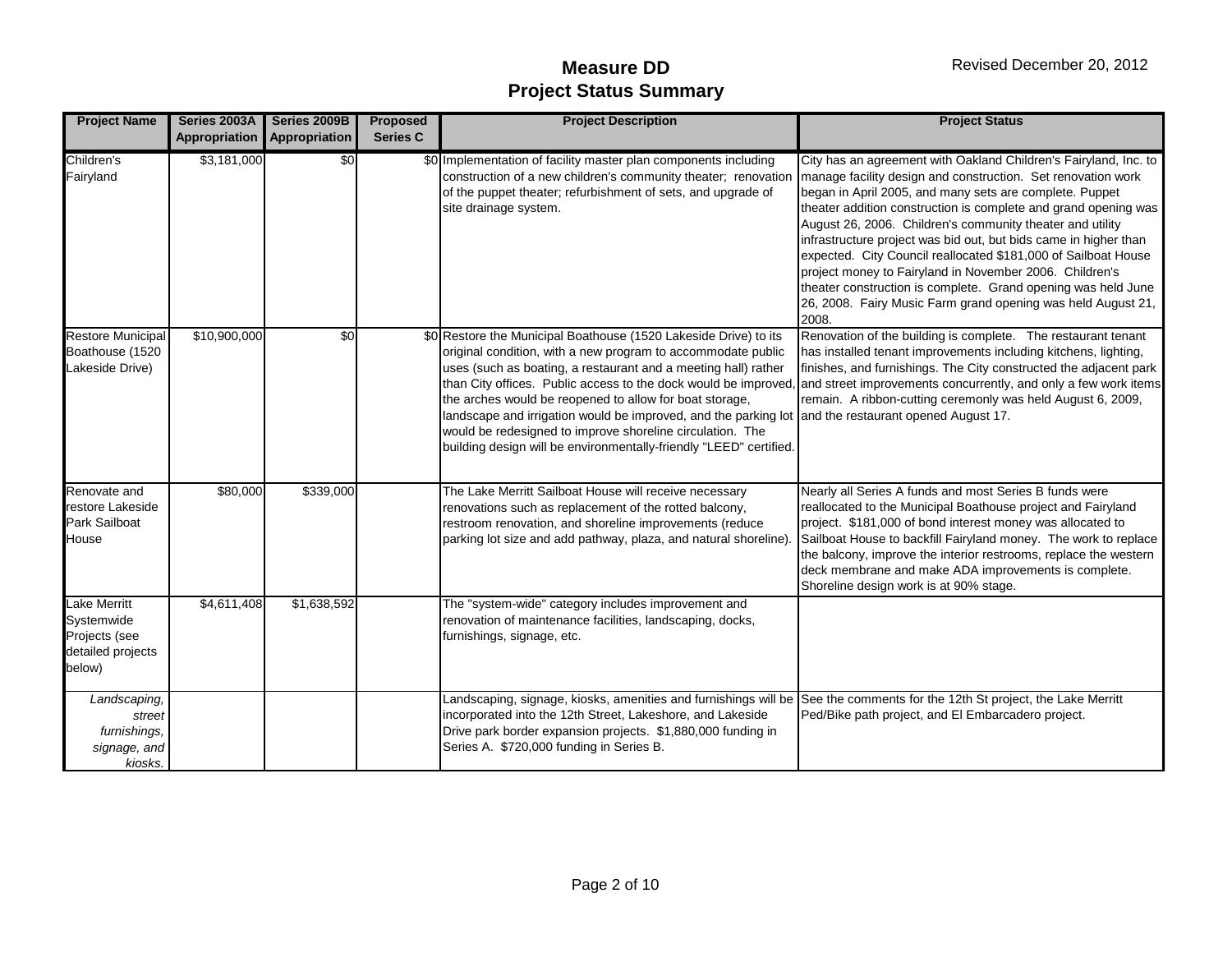| <b>Project Name</b>                        | Series 2003A | Series 2009B<br>Appropriation Appropriation | <b>Proposed</b><br><b>Series C</b> | <b>Project Description</b>                                                                                                                                                                                                                                                                                                                                                                                                                                                                                | <b>Project Status</b>                                                                                                                                                                                                                                                                                                                                                                                  |
|--------------------------------------------|--------------|---------------------------------------------|------------------------------------|-----------------------------------------------------------------------------------------------------------------------------------------------------------------------------------------------------------------------------------------------------------------------------------------------------------------------------------------------------------------------------------------------------------------------------------------------------------------------------------------------------------|--------------------------------------------------------------------------------------------------------------------------------------------------------------------------------------------------------------------------------------------------------------------------------------------------------------------------------------------------------------------------------------------------------|
| <b>Fire Protection</b>                     |              |                                             |                                    | Installation of a fire protection water main to protect facilities                                                                                                                                                                                                                                                                                                                                                                                                                                        | Project is complete.                                                                                                                                                                                                                                                                                                                                                                                   |
|                                            |              |                                             |                                    | within Lakeside Park including Children's Fairyland, the Garden<br>Center, and the Sailboat House. \$245,000 funding in Series A.<br>\$520,000 funding in Series B.                                                                                                                                                                                                                                                                                                                                       |                                                                                                                                                                                                                                                                                                                                                                                                        |
| Public Dock at<br>Muni Boathouse           |              |                                             |                                    | Improvement of the existing dock behind the Municipal<br>Boathouse will be incorporated into the Boathouse renovation<br>project. \$120,000 funding in Series A.                                                                                                                                                                                                                                                                                                                                          | Work is complete. See the comments for the Municipal<br>Boathouse project.                                                                                                                                                                                                                                                                                                                             |
| Central Irrigation<br>System<br>Controller |              |                                             |                                    | A new control system will allow more efficient water use in<br>Lakeside Park. \$200,000 funding in Series A.                                                                                                                                                                                                                                                                                                                                                                                              | Work is complete.                                                                                                                                                                                                                                                                                                                                                                                      |
| Pergola<br>Restoration                     |              |                                             |                                    | The historic pergola and colonade located at the EI<br>Embarcadero arm of the Lake needed structural and<br>waterproofing work. \$430,000 funding in Series A.                                                                                                                                                                                                                                                                                                                                            | Project is complete. Grand opening was held March 3, 2007.                                                                                                                                                                                                                                                                                                                                             |
| Cleveland<br>Cascade                       |              |                                             |                                    | Renovation of the historic stairway, including landscaping,<br>lighting, railings, concrete work, and possibly fountain<br>restoration if a maintenance endowment can be arranged.<br>Phase 1 includes electrical work and lighted railings. \$320,000<br>funding in Series A.                                                                                                                                                                                                                            | Project is complete.                                                                                                                                                                                                                                                                                                                                                                                   |
| E.18th Gateway                             |              |                                             |                                    | Streetscape improvements on E.18th Street above Lakeshore,<br>including art elements, hardscape, and landscaping. \$125,000<br>funding in Series A.                                                                                                                                                                                                                                                                                                                                                       | Measure DD portion of project is complete. Rajappan &<br>Meyer/Sasaki/Golden Associates performed conceptual design<br>work in conjunction with adjacent 12th Street project. Public<br>meeting was held November 16, 2005. City Council approved<br>reallocation of the remaining funds to the E.18th Pier project, and<br>Redevelopment funds are being used to proceed with the<br>Gateway project. |
| Repair Lake<br>Merritt Retaining<br>Walls  | \$3,000,000  | \$1,000,000                                 |                                    | Repair or replace over 2 miles of retaining walls surrounding<br>Lake Merritt. Currently, many of the retaining walls are<br>cracking, spalling, tilting, eroding, settling and, thus, in<br>generally poor condition, and funds are needed to reconstruct<br>or strengthen foundations, provide shoring to brace walls, install ceremony was held July 19, 2008. Work on walls adjacent to<br>proper drainage measures around the walls to prevent erosion,<br>and/or to patch and restore wall surfaces | Major portions include the E.18th Street pier and the seawall at<br>the Sailboat House. Design of replacement seawalls at the<br>Sailboat House is underway. E.18th pier reconstruction by<br>Valentine Construction is complete, and a ribbon-cutting<br>Municipal Boathouse is complete. Other wall repair is being<br>coordinated with adjacent jogging path improvements.                          |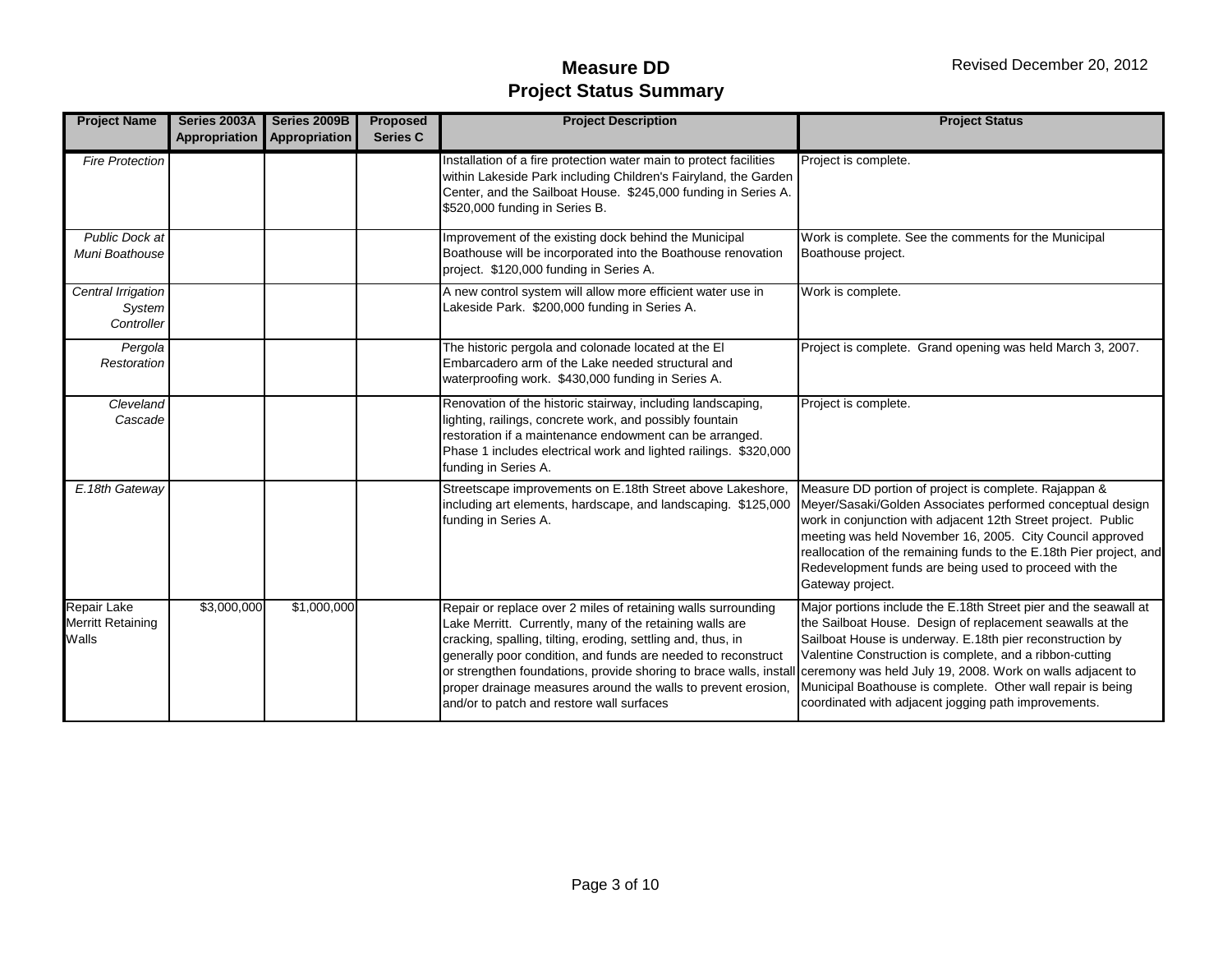| <b>Project Name</b>                                                                                  | Series 2003A<br>Appropriation | Series 2009B<br>Appropriation | <b>Proposed</b><br><b>Series C</b> | <b>Project Description</b>                                                                                                                                                                                                                     | <b>Project Status</b>                                                                                                                                                                                                                                                                                                                                                                                                                                                                       |
|------------------------------------------------------------------------------------------------------|-------------------------------|-------------------------------|------------------------------------|------------------------------------------------------------------------------------------------------------------------------------------------------------------------------------------------------------------------------------------------|---------------------------------------------------------------------------------------------------------------------------------------------------------------------------------------------------------------------------------------------------------------------------------------------------------------------------------------------------------------------------------------------------------------------------------------------------------------------------------------------|
| Widen and<br>improve<br>pedestrian and<br>bicycle paths and<br>lanes around<br>Lake Merritt.         | \$7,400,000                   | \$962,567                     |                                    | \$137,433 Narrow Lakeside Drive and Lakeshore Avenue to provide room<br>for bike lanes on the street and improve connections to<br>adjacent parks and neighborhoods. Provide a wide multi-use<br>path and improve other paths around the Lake. | Lakeshore Ave. project and the Lakeside Drive project are<br>complete.<br>Design of the paths along Lakeside and Harrison from 19th up to<br>Grand is being performed along with the Snow Park project.<br>Design work began in August 2010, and is now 98% complete.<br>Extension of the paved path west of the Pergola and<br>replacement of the deteriorated path along the shore below<br>Fairyland is anticipated to be done in conjunction with the<br>Bellevue Ave. parking project. |
| El Embarcadero<br>reconfiguration                                                                    | \$2,000,000                   | \$0                           |                                    | \$0 Make Eastlake Park safer for pedestrians, while expanding<br>usable park space, by consolidating the two separate El<br>Embarcadero roadways into one. Part of the "Grand Lake<br>Green Link" project.                                     | The project was constructed as part of the Lakeshore Ave.<br>project, and is complete.                                                                                                                                                                                                                                                                                                                                                                                                      |
| Snow Park/20th/<br>Harrison                                                                          | \$0                           | \$1,000,000                   |                                    | \$4,500,000 Reconfigure the intersection of Lakeside, 20th, and Harrison to<br>increase park space and improve connections between Snow<br>Park and Lake Merritt park.                                                                         | A conceptual design has been created, community meetings<br>were held on April 11 and 13, and presentation was made to<br>Bike/Ped Advisory Committee April 21, 2011 and to Parks &<br>Recreation Advisory Commission in July 2012. The design is<br>99% complete. Construction will begin in summer 2013.                                                                                                                                                                                  |
| Bellevue Ave.<br>Reconfiguration                                                                     | $\overline{50}$               | \$100,000                     |                                    | \$2,900,000 Reconfigure Bellevue Ave. for better access and parking<br>accommodations.                                                                                                                                                         | Design of the entry improvements is underway (65% stage) and<br>is being coordinated with Fairyland's Measure WW entry project.<br>A separate project to add diagonal parking on a portion of the<br>street is at 30% stage and is being coordinated with the Sailboat<br>House Shoreline project.                                                                                                                                                                                          |
| <b>ESTUARY</b><br><b>WATERFRONT</b><br>ACCESS,<br><b>PARKS AND</b><br><b>CLEAN-UP (BAY</b><br>TRAIL) | \$9,565,162                   | \$7,247,548                   | \$36,187,290                       |                                                                                                                                                                                                                                                | Draft development standards were prepared and concept was<br>presented to City Council in 2005. Planning Dept. will implement<br>a public review process in coordination with Central Estuary<br>Specific Plan.                                                                                                                                                                                                                                                                             |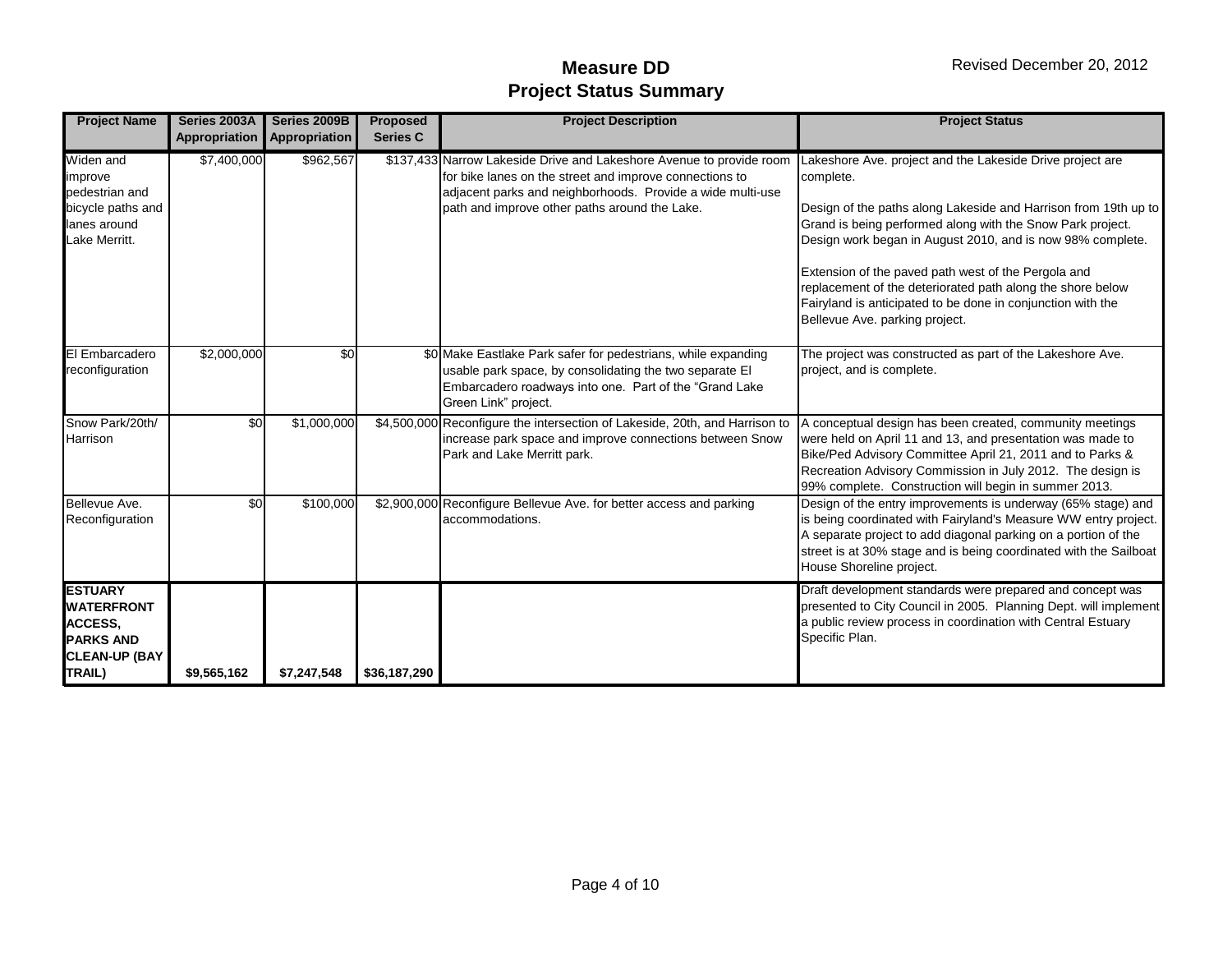| <b>Project Name</b>                           | Series 2003A<br><b>Appropriation</b> | Series 2009B<br>Appropriation | <b>Proposed</b><br><b>Series C</b> | <b>Project Description</b>                                                                                                                                                                                                                                                           | <b>Project Status</b>                                                                                                                                                                                                                                                                                                                                                                                                                                                                                                                                                                                                                                                                                                                                                                                                                                                                                           |
|-----------------------------------------------|--------------------------------------|-------------------------------|------------------------------------|--------------------------------------------------------------------------------------------------------------------------------------------------------------------------------------------------------------------------------------------------------------------------------------|-----------------------------------------------------------------------------------------------------------------------------------------------------------------------------------------------------------------------------------------------------------------------------------------------------------------------------------------------------------------------------------------------------------------------------------------------------------------------------------------------------------------------------------------------------------------------------------------------------------------------------------------------------------------------------------------------------------------------------------------------------------------------------------------------------------------------------------------------------------------------------------------------------------------|
| <b>Estuary Park</b>                           | \$267,647                            | \$100,000                     |                                    | \$17,632,353 The existing park will be refurbished and expanded to include<br>the former Cash & Carry warehouse.                                                                                                                                                                     | Plans for Estuary Park have been discussed in conjunction with<br>the review process of the proposed Oak to Ninth mixed use<br>development project. In July 2006 City Council approved a plan<br>that included cleanup of the park site over the next several years,<br>in preparation for park improvement. The Measure DD project is<br>currently on hold until site cleanup by the developer nears<br>completion, possibly occuring in 2015 or later. In the meantime,<br>a bike/ped connector bridge will be designed to connect Estuary<br>Park with the Lake Merritt Channel trails. Through an RFP<br>process a design team led by Moffatt & Nichol has been<br>selected, and fee negotiation is underway. The contract will be<br>brought before City Council for approval in early 2013. Bridge<br>partners include ABAG Bay Trail, East Bay Regional Park<br>District, and State Coastal Conservancy. |
| <b>Oyster Reef</b><br><b>Restaurant Trail</b> | \$0                                  | \$50,000                      |                                    | \$200,000 Connection of the trail across the front of the existing<br>restaurant.                                                                                                                                                                                                    | This will be a Series C project, as the adjacent Oak to 9th project<br>progresses.                                                                                                                                                                                                                                                                                                                                                                                                                                                                                                                                                                                                                                                                                                                                                                                                                              |
| 10th Avenue<br>Marina                         | \$50,000                             | \$150,000                     |                                    | \$0 Upgrade of the existing trail to smooth pavement and straighten Trail already exists, and former Hungry Hunter portion upgrade<br>out jogs in alignment.                                                                                                                         | was completed by Boat Mall developer in Jan 2007. City has<br>been unsuccessful in obtaining Port approval of further upgrades<br>to the trail. When the site is eventually redeveloped, the Port will<br>upgrade the trail.                                                                                                                                                                                                                                                                                                                                                                                                                                                                                                                                                                                                                                                                                    |
| <b>Brooklyn Basin</b><br>and Marine Max       | \$613,793                            | \$823,529                     |                                    | \$1,862,678 One of the few vacant sites along the waterfront, Brooklyn<br>Basin provides an opportunity for a visual connection to the<br>water from the freeway and adjacent neighborhoods and<br>opportunity for limited commercial development combined with<br>shoreline access. | Negotiations with the Port of Oakland have been on and off since<br>2003. The Port has been marketing the site to developers, and<br>City offers to buy the parcel or to install an interim Bay Trail have<br>been rejected. When the Port eventually develops the site,<br>BCDC will require the developer to construct and maintain the<br>Bay Trail.                                                                                                                                                                                                                                                                                                                                                                                                                                                                                                                                                         |
| Brooklyn Basin to<br>Embracadero<br>Cove      | \$4,482                              | \$50,000                      |                                    | \$445,518 Minimal upgrades to the existing trail and incorporation of<br>standardized signage and trail markers.                                                                                                                                                                     | City has been unsuccessful in obtaining Port approval of further<br>upgrades to the trail. When the site is eventually redeveloped,<br>the Port will upgrade the trail.                                                                                                                                                                                                                                                                                                                                                                                                                                                                                                                                                                                                                                                                                                                                         |
| Livingston Pier                               | \$57,000                             | \$143,000                     |                                    | \$0 The pier is currently leased by the Port of Oakland to Vortex<br>to increase its visibility and ease sharp turns.                                                                                                                                                                | Dillingham Associates has prepared 50% design plans for a<br>Diving. The trail across the front of the pier should be improved short section of trail skirting the pier entry and into Embarcadero<br>Cove area. City has been unable to obtain Port approval for any<br>meaningful improvement, so the current route along the public<br>sidewalk will continue for the time being.                                                                                                                                                                                                                                                                                                                                                                                                                                                                                                                            |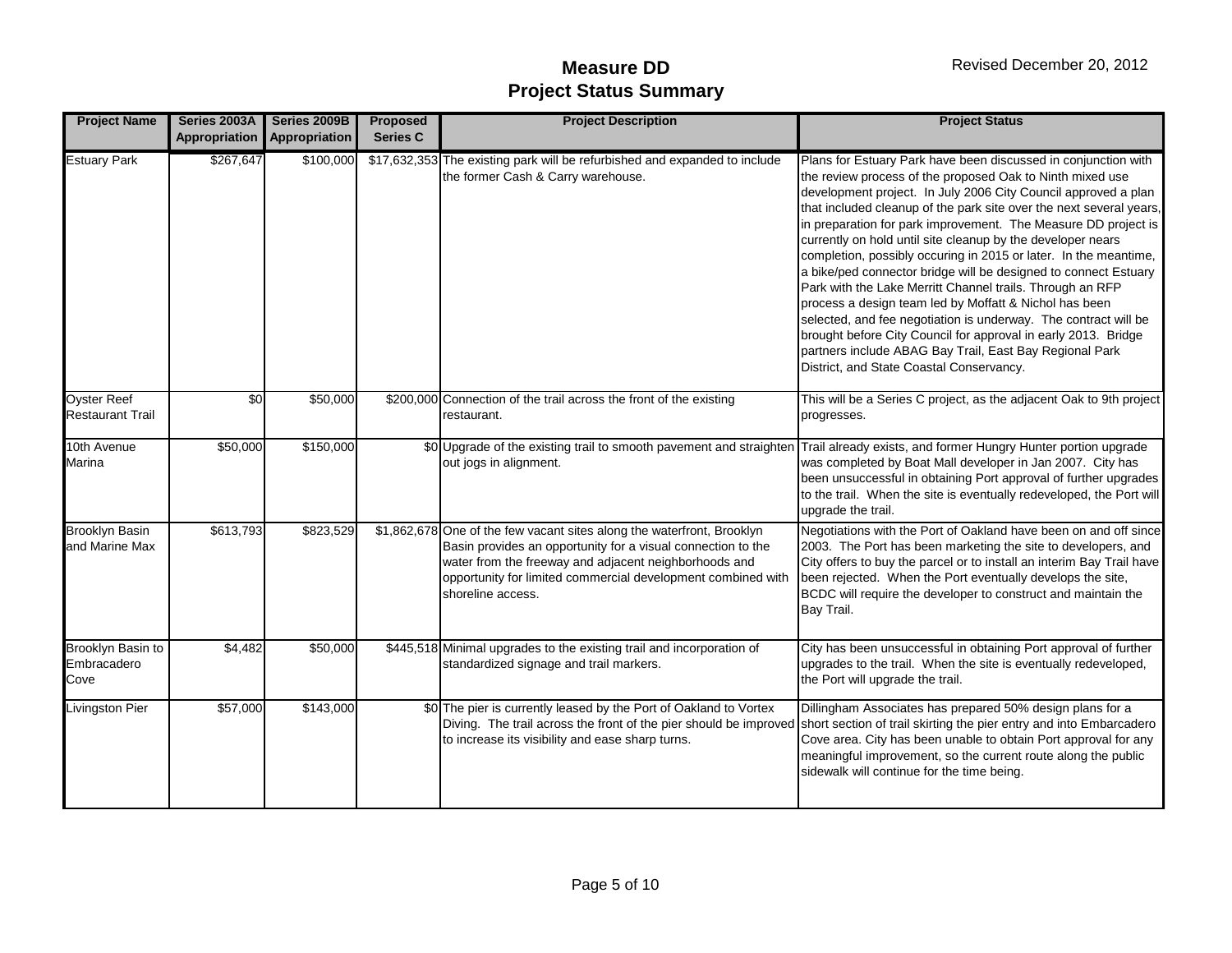| <b>Project Name</b>                      | Series 2003A | Series 2009B<br><b>Appropriation Appropriation</b> | <b>Proposed</b><br><b>Series C</b> | <b>Project Description</b>                                                                                                                                                                                                                                                                                                                                                                                                                                                                                                                                                                                                                                    | <b>Project Status</b>                                                                                                                                                                                                                                                                                                                                                                                                                                                                                                                                                                                                                                                                                                                                                                                                                                                                                                                                             |
|------------------------------------------|--------------|----------------------------------------------------|------------------------------------|---------------------------------------------------------------------------------------------------------------------------------------------------------------------------------------------------------------------------------------------------------------------------------------------------------------------------------------------------------------------------------------------------------------------------------------------------------------------------------------------------------------------------------------------------------------------------------------------------------------------------------------------------------------|-------------------------------------------------------------------------------------------------------------------------------------------------------------------------------------------------------------------------------------------------------------------------------------------------------------------------------------------------------------------------------------------------------------------------------------------------------------------------------------------------------------------------------------------------------------------------------------------------------------------------------------------------------------------------------------------------------------------------------------------------------------------------------------------------------------------------------------------------------------------------------------------------------------------------------------------------------------------|
| <b>Cryer Site</b>                        | \$790,687    | \$588,235                                          |                                    | \$1,621,078 The former Cryer Boatworks site includes a barn-like building<br>and a pier, on a 2-acre site. Improvements are considered a<br>second phase of the adjacent Union Point Park, and could<br>include connection of the Waterfront Trail, a park area, parking, and inter-tidal area was done. As a quicker way to get public<br>for community use.                                                                                                                                                                                                                                                                                                 | The upland project, including plazas, landscaping, seating,<br>interpretive signage and the Bay Trail is complete. Preliminary<br>investigations for remediation of contaminated soil for the beach<br>beach restoration, pier replacement, and converting the building access to the water, a plan for a floating pier is being considered.<br>The building is in poor condition and is currently only being used<br>for storage, but will be considered for upgrading.                                                                                                                                                                                                                                                                                                                                                                                                                                                                                          |
| <b>Union Point Park</b>                  | \$4,000,000  | $\frac{6}{3}$                                      |                                    | \$0 The new 9 acre waterfront park with \$4 million in funding from<br>Measure DD.                                                                                                                                                                                                                                                                                                                                                                                                                                                                                                                                                                            | Project is complete.                                                                                                                                                                                                                                                                                                                                                                                                                                                                                                                                                                                                                                                                                                                                                                                                                                                                                                                                              |
| Trails around 3<br>bridges to<br>Alameda | \$507,409    | \$1,000,000                                        |                                    | \$8,492,591 Several alternatives were considered for building the trail<br>around the bridges at Park St. Fruitvale Ave., and High St.,<br>including a floating trail, a fixed pier design, an underpass, an<br>overpass, and an inland street crossing. The fixed pier design<br>running under the bridge was selected as the solution having an major obstacle is that the Tidal Canal is owned by the Federal<br>excellent waterside user experience, avoidance of auto<br>conflicts, and acceptable construction and maintenance costs.<br>At High Street and Park Street, the pier would be made by<br>simply widening the existing maintenance catwalk. | Design consultant Moffatt & Nichol has completed preliminary<br>design work. In response to navigation concerns from the Coast<br>Guard and barge captains, the boardwalks at High St. and Park<br>St. will be designed to be closer to the bridge abutments. One<br>Government, and the Army Corps of Engineers has refused to<br>grant an easement for the trail. Discussions with the Army<br>Corps over a possible land title tranfer have been ongoing, but<br>no firm timeline for a conclusion has been established. The<br>Army Corps completed a report on sediment hazmat in June<br>2009, and is currently working on other environmental issues to<br>prepare a Finding of Suitability for Transfer.<br>At High Street, an agreement to construct a trail boardwalk has<br>been made with Alameda County, the owner of the bridge.<br>Design work is underway. If successful, a similar boardwalk<br>project could be done at the Park Street Bridge. |
| <b>Park Street</b><br>Triangle           | \$44,668     | \$0                                                |                                    | \$0 The Park Street triangle currently includes 7-11 and Niko's<br>Family Restaurant. The site is a virtual gateway to the<br>waterfront for travelers along 23rd Avenue and Park Street<br>Bridge and is a terminus for bicyclists along the Embarcadero.<br>The site is located midpoint between the trail connecting Jack<br>London Square and the MLK Regional Shoreline and can serve<br>as a starting point for a journey along the waterfront. A<br>comprehensive traffic study of the area is required to provide<br>final alternatives for this site.                                                                                                | Traffic Study by consultant Dowling Associates using MTC grant<br>has been completed. Further design and environmental studies<br>are being done using other funds, and are outside of the<br>Measure DD program.                                                                                                                                                                                                                                                                                                                                                                                                                                                                                                                                                                                                                                                                                                                                                 |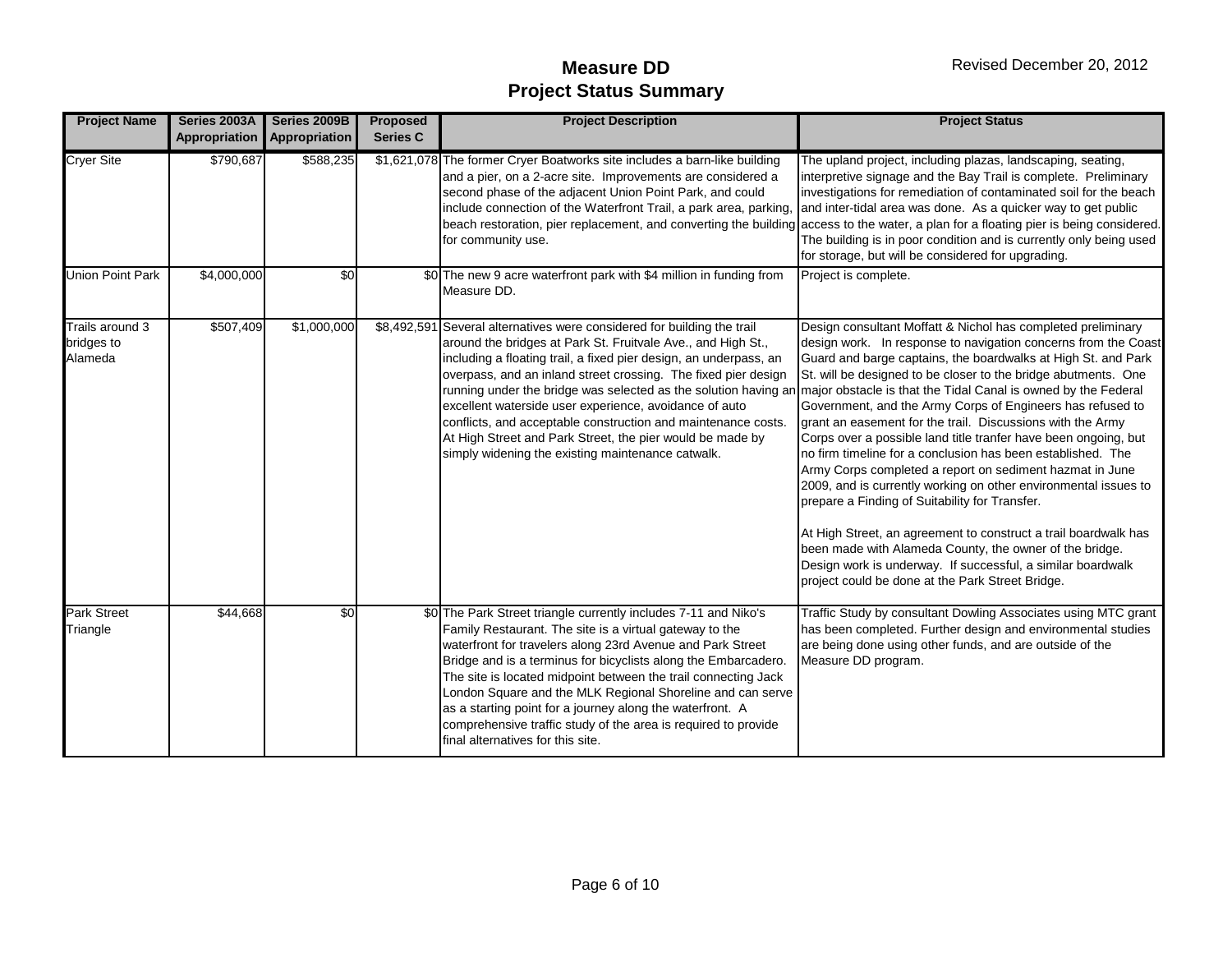| <b>Project Name</b>                                     | Series 2003A<br>Appropriation | Series 2009B<br>Appropriation | Proposed<br><b>Series C</b> | <b>Project Description</b>                                                                                                                                                                                                                                                                                                                                              | <b>Project Status</b>                                                                                                                                                                                                                                                                                                                                                                                                                                                                                                                                                                                                                                                                                                                                                                                                                                                                           |
|---------------------------------------------------------|-------------------------------|-------------------------------|-----------------------------|-------------------------------------------------------------------------------------------------------------------------------------------------------------------------------------------------------------------------------------------------------------------------------------------------------------------------------------------------------------------------|-------------------------------------------------------------------------------------------------------------------------------------------------------------------------------------------------------------------------------------------------------------------------------------------------------------------------------------------------------------------------------------------------------------------------------------------------------------------------------------------------------------------------------------------------------------------------------------------------------------------------------------------------------------------------------------------------------------------------------------------------------------------------------------------------------------------------------------------------------------------------------------------------|
| Derby Avenue to<br><b>Lancaster Street</b>              | \$594,041                     | \$171,123                     |                             | \$0 There are two streets between Park Street Bridge and Fruitvale Project is complete.<br>Bridge that terminate at the waterfront - Derby and Lancaster<br>Streets. These streets are ideal locations for pocket parks,<br>providing observation areas along the waterfront. The trail<br>between them runs behind the Oakland Museum Women's<br>Board warehouse.      |                                                                                                                                                                                                                                                                                                                                                                                                                                                                                                                                                                                                                                                                                                                                                                                                                                                                                                 |
| Alameda Ave.<br>south of Fruitvale                      | \$200,000                     | \$0                           |                             | \$0 This segment of trail extends southeast of the Fruitvale Bridge<br>along Alameda Avenue. It will include the installation of 800<br>feet of standard concrete trail along with landscaping and<br>signage and trail markers.                                                                                                                                        | Project is complete.                                                                                                                                                                                                                                                                                                                                                                                                                                                                                                                                                                                                                                                                                                                                                                                                                                                                            |
| US Audio / NEU<br>(Fruitvale - High<br>St. gap closure) | \$377,117                     | \$2,438,503                   |                             | \$0 The U.S. Audio/Capture Technologies building extends to the<br>top of the bank. The trail will be partly pier-supported. Trail<br>would cross two private parcels.                                                                                                                                                                                                  | Project is complete.                                                                                                                                                                                                                                                                                                                                                                                                                                                                                                                                                                                                                                                                                                                                                                                                                                                                            |
| Gallagher & Burk<br>and Hanson<br>Aggregate             | \$68,252                      | \$50,000                      |                             | \$1,881,748 The segment of trail adjacent to the Gallagher & Burk asphalt<br>plant is proposed to be concrete pier supported walkway.<br>Because the Hanson Aggregate facility uses water access for<br>delivery of materials, the trail must be designed to alllow<br>materials to be tranferred from barges to the site while allowing<br>for shoreline trail access. | Moffatt & Nichol completed conceptual design work that includes<br>a canopy-covered trail under the Hanson conveyor belt. Property<br>owners have declined to grant easement, so City project is<br>currently on hold. East Bay Regional Park District is working on<br>obtaining easements. If the Army Corps of Engineers would<br>grant an easement, the trail could be fit on Federal Tidal Canal<br>land at the top of bank behind the Gallagher & Burk plant,<br>leaving only the Hanson Aggregate section to be done.                                                                                                                                                                                                                                                                                                                                                                    |
| 66th Avenue<br>Gateway                                  | \$790,066                     | \$50,000                      |                             | \$0 66th Avenue would serve as a major gateway to the waterfront<br>and provides a visible connection between neighborhoods and<br>the waterfront. The project includes public art elements and a<br>boardwalk to a marsh overlook.                                                                                                                                     | Project is complete. Grand opening ceremony was held May<br>2008.                                                                                                                                                                                                                                                                                                                                                                                                                                                                                                                                                                                                                                                                                                                                                                                                                               |
| Environmental<br>Remediation                            | \$1,200,000                   | \$1,583,158                   |                             | \$1,101,324 Allowance for remediation as needed to cleanup sites listed for<br>improvement in Series A of Measure DD                                                                                                                                                                                                                                                    | PWA Environmental Services has evaluated existing hazmat<br>documentation, and completed additional soil testing at Brooklyn<br>Basin, Cryer Site, Derby Ave, Museum Board site, Lancaster St,<br>Alameda Ave. and 66th Ave. Two sites, Brooklyn Basin and the<br>Cryer Site have significant soil contamination issues. The<br>Brooklyn Basin project is on-hold, so no further work is being<br>done at this time. A remediation plan for the upland portion of<br>the Cryer Site was approved by the State Water Board, and work<br>is complete. Remediation of the beach and tidal area would be<br>difficult and expensive, so a plan to provide water access via a<br>floating pier is being considered. The trail at the bridges and<br>adjoining properties will be tested once an exact trail alignment is<br>determined and we get agreements with the Army Corps and<br>Coast Guard. |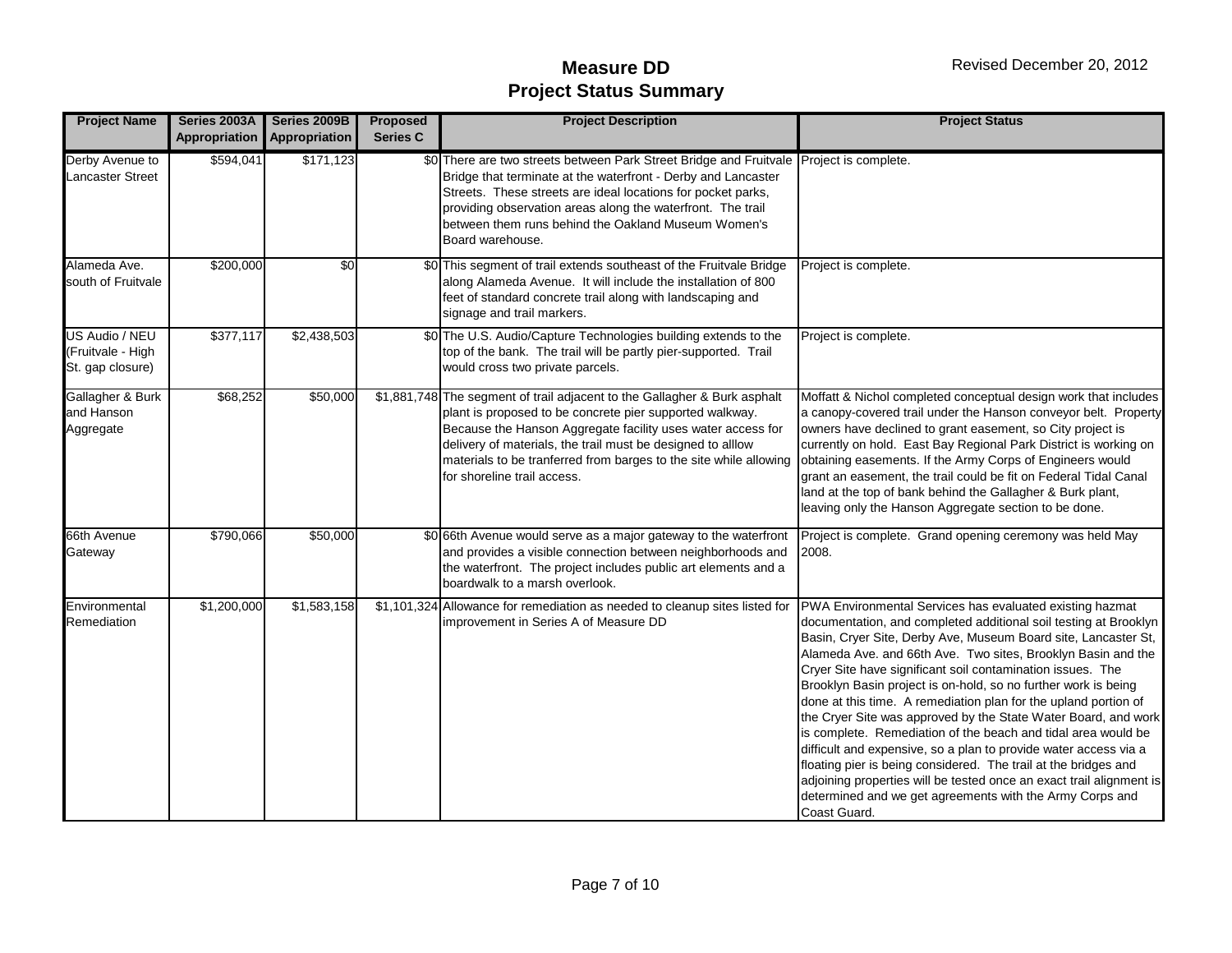| <b>Project Name</b>                                                                                    | Series 2003A | Series 2009B<br>Appropriation Appropriation | Proposed<br><b>Series C</b> | <b>Project Description</b>                                                                                                                                                                                                                                                                                                                                                                                                                                                                                                                                                                                                                                                                                                                     | <b>Project Status</b>                                                                                                                                                                                                                                                                                                                                                                                                                                                                                                                                                                                      |
|--------------------------------------------------------------------------------------------------------|--------------|---------------------------------------------|-----------------------------|------------------------------------------------------------------------------------------------------------------------------------------------------------------------------------------------------------------------------------------------------------------------------------------------------------------------------------------------------------------------------------------------------------------------------------------------------------------------------------------------------------------------------------------------------------------------------------------------------------------------------------------------------------------------------------------------------------------------------------------------|------------------------------------------------------------------------------------------------------------------------------------------------------------------------------------------------------------------------------------------------------------------------------------------------------------------------------------------------------------------------------------------------------------------------------------------------------------------------------------------------------------------------------------------------------------------------------------------------------------|
| ConAgra to 23rd<br>Ave.                                                                                | \$0          | \$50,000                                    | \$2,950,000                 | This project would connect the trail across the ConAgra,<br>Seapower Marine, and Cemex properties.                                                                                                                                                                                                                                                                                                                                                                                                                                                                                                                                                                                                                                             | ConAgra has expressed openness to the possibility of a trail. A<br>schematic plan has been prepared and submitted to ConAgra for<br>review. Discussions with adjacent property owners will also<br>continue.                                                                                                                                                                                                                                                                                                                                                                                               |
| <b>LAKE MERRITT</b><br><b>TO ESTUARY</b><br><b>CONNECTION</b><br>(LAKE MERRITT<br><b>CHANNEL)</b>      | \$2,408,023  | \$11,515,000                                | \$13,076,979                |                                                                                                                                                                                                                                                                                                                                                                                                                                                                                                                                                                                                                                                                                                                                                |                                                                                                                                                                                                                                                                                                                                                                                                                                                                                                                                                                                                            |
| 7th Street Flood<br>Control Pump<br>Station                                                            | \$1,100,000  | \$500,000                                   |                             | \$9,400,000 This project is part of the plan to establish the connection, by<br>foot and boat, between Lake Merritt and the Estuary along the<br>Lake Merritt Channel. Options that were considered included<br>relocating the Alameda County Flood Control pump station and October 18, 2006 and another in 2008. Majority of design work<br>floodgates from 7th Street to 12th Street, relocating them to the by Rajappan & Meyer has been paused until 10th St. project is<br>estimates by URS Corporation, it was found that complete<br>relocation of the pump station would provide a minimal increase performed after completion of 10th Street project.<br>in water flow. The by-pass channel was selected as the optimal<br>solution. | In March 2005 City Council approved a plan to install a by-pass<br>channel to allow boats and large fish around pump station and to<br>improve pedestrian/bike access. A public meeting was held<br>Estuary, or leaving them in place at 7th Street and building a by-out to bid. A phase 1 design of a crosswalk and other minor but<br>pass channel. Based on additional hydraulic modeling and cost important improvements moved forward, but has been paused at<br>the 95% design stage. Construction of by-pass will likely be                                                                        |
| 10th Street<br><b>Bridge</b>                                                                           | \$1,300,000  | \$11,000,000                                |                             | \$1,700,000 10th Street currently crosses the Lake Merritt Channel over a<br>gang of box culverts. These culverts greatly restrict the flow of<br>water into and out of the Lake. This project consists of<br>removing the culverts and replacing them with a clear span<br>bridge. Pedestrian and bicycle trails will pass beneath the<br>bridge, smoothly connecting the 12th Street area with the<br>Channel Park to the west.                                                                                                                                                                                                                                                                                                              | Design by Rajappan & Meyer has reached 100% design stage.<br>A public meeting was held October 18, 2006 and another in<br>2008. Extensive coordination with utility companies slowed<br>design work. Bids were opened November 15, 2012, but there<br>were responsiveness issues with the two lowest bidders. Project<br>will be re-bid soon. Construction is scheduled to begin in<br>summer 2013. Taking into consideration time for utility line<br>relocation by utility companies, it will take about three years to<br>complete.                                                                     |
| Ped and bike<br>access, wetlands<br>restoration, and<br>other Channel<br>and Shoreline<br>improvements | \$8,023      | \$15,000                                    |                             | \$1,976,979 This project involves the improvement of the park along the<br>Lake Merritt Channel, particularly the area closer to the<br>Estuary. Goals include improvement of existing deteriorated<br>paths, creating new path connections where possible, restoring<br>wetland areas, and other park improvements.                                                                                                                                                                                                                                                                                                                                                                                                                           | Channel will be improved as part of the 7th St. and 10th St.<br>projects noted above, and in coordination with the Caltrans<br>freeway project, Alameda County, and Peralta/Laney College.<br>Through an RFP process a design team led by Moffatt & Nichol<br>has been selected to begin design of a ped/bike bridge spanning<br>the UPRR tracks, connecting Estuary Park with the Lake Merritt<br>Channel trails. Approval of a contract will be brought before City<br>Council in early 2013. Bridge partners include ABAG Bay Trail,<br>East Bay Regional Park District, and State Coastal Conservancy. |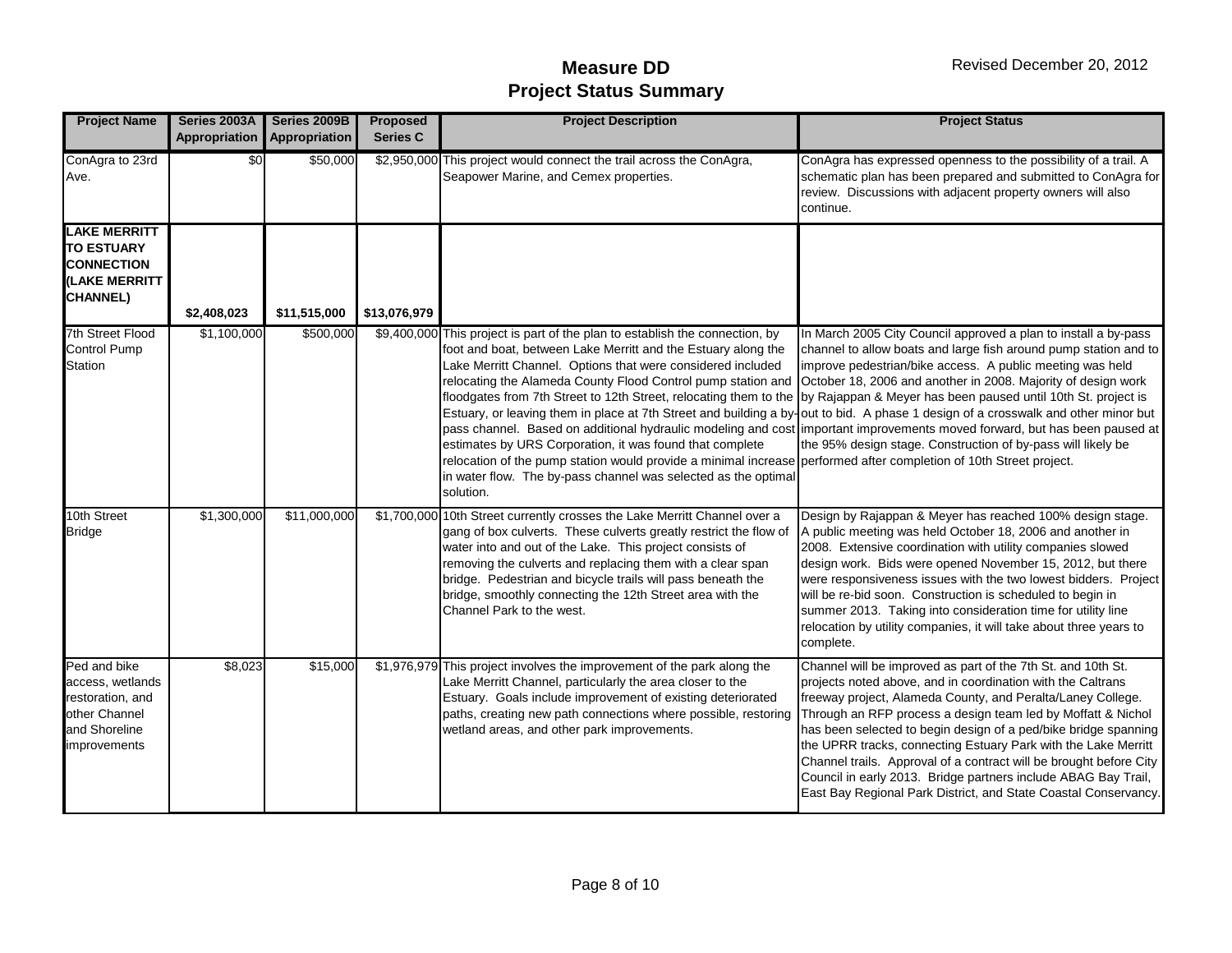| <b>Project Name</b>                                                         | Series 2003A | Series 2009B<br>Appropriation Appropriation | <b>Proposed</b><br><b>Series C</b> | <b>Project Description</b>                                                                                                                                                                                                                                                                                                                                                                                                                                                            | <b>Project Status</b>                                                                                                                                                                                                                                                                 |
|-----------------------------------------------------------------------------|--------------|---------------------------------------------|------------------------------------|---------------------------------------------------------------------------------------------------------------------------------------------------------------------------------------------------------------------------------------------------------------------------------------------------------------------------------------------------------------------------------------------------------------------------------------------------------------------------------------|---------------------------------------------------------------------------------------------------------------------------------------------------------------------------------------------------------------------------------------------------------------------------------------|
| <b>YOUTH AND</b><br><b>PUBLIC</b><br><b>RECREATION</b><br><b>FACILITIES</b> | \$13,403,407 | \$6,956,593                                 | \$0                                |                                                                                                                                                                                                                                                                                                                                                                                                                                                                                       |                                                                                                                                                                                                                                                                                       |
| East Oakland<br>Aquatic, Sports<br>and Recreation<br>Facility               | \$3,403,407  | \$6,956,593                                 |                                    | \$0 The long-range plan is to construct a 150,000 square foot<br>facility at Ira Jinkins Park, in East Oakland. The complex would June 30, 2011.<br>include an indoor pool, outdoor pool, gymnasium, and soccer<br>fields. The first phase project, partly funded by Measure DD,<br>consists of 22,500 square feet of building space, with an indoor<br>pool, locker rooms and restrooms, meeting rooms, an<br>aerobics/dance studio, a learning center, and a fitness center.        | Project is complete, and a grand opening ceremony was held                                                                                                                                                                                                                            |
| Studio One                                                                  | \$10,000,000 | $\sqrt{6}$                                  |                                    | \$0 Renovate and upgrade the 22,000-square-foot Studio One arts<br>and culture center to address mandatory building codes, all life-<br>safety issues and deferred maintenance; provide temporary<br>program during construction; improvements to create<br>opportunities for expanded programs and classes (painting,<br>drawing, sculpture, ceramics, photography and other arts);<br>provide some new furniture and equipment; and make the<br>building accessible to the disabled | Project is complete. Grand opening was held May 29, 2008.                                                                                                                                                                                                                             |
| <b>CREEKS AND</b><br><b>WATERWAYS</b><br><b>RESTORATION</b>                 | \$4,500,000  | \$3,919,505                                 | \$1,580,495                        |                                                                                                                                                                                                                                                                                                                                                                                                                                                                                       |                                                                                                                                                                                                                                                                                       |
| <b>Creek Restoration</b><br>Projects                                        | \$2,000,000  | \$2,235,294                                 | \$1,264,706                        | Implement creek restoration and water quality improvement<br>projects by removing failing concrete structures, recreating<br>natural meanders, re-grading and stabilizing banks using<br>environmentally friendly techniques, and creating new habitat consultants based on criteria approved by City Council.<br>areas with native creekside plants                                                                                                                                  | Master project list, prioritization criteria, and initial project list<br>approved by City Council July 20, 2004. Remainder of projects<br>on master list have been evaluated/prioritized by City staff and<br>Recommendations were approved by City Council on December<br>20, 2005. |
| Temescal<br>Creek at<br>Rockridge<br>Greenbelt                              |              |                                             |                                    | Native plantings and creek interpretive elements at the<br>Rockridge Greenbelt. \$140,000.                                                                                                                                                                                                                                                                                                                                                                                            | Project is complete. Grand opening was held October 1, 2006.                                                                                                                                                                                                                          |
| Lion Creek at<br><b>Lion Creek</b><br>Crossings                             |              |                                             |                                    | In conjunction with the redevelopment of the Coliseum<br>Gardens housing project, now known as Lion Creek<br>Crossings, a creek and wetland area will be constructed<br>adjacent to the existing concrete flood control channel in<br>order to restore habitat and improve water quality. Project<br>partners include Alameda County and the Oakland Housing<br>Authority. \$895,000.                                                                                                 | Project is complete.                                                                                                                                                                                                                                                                  |